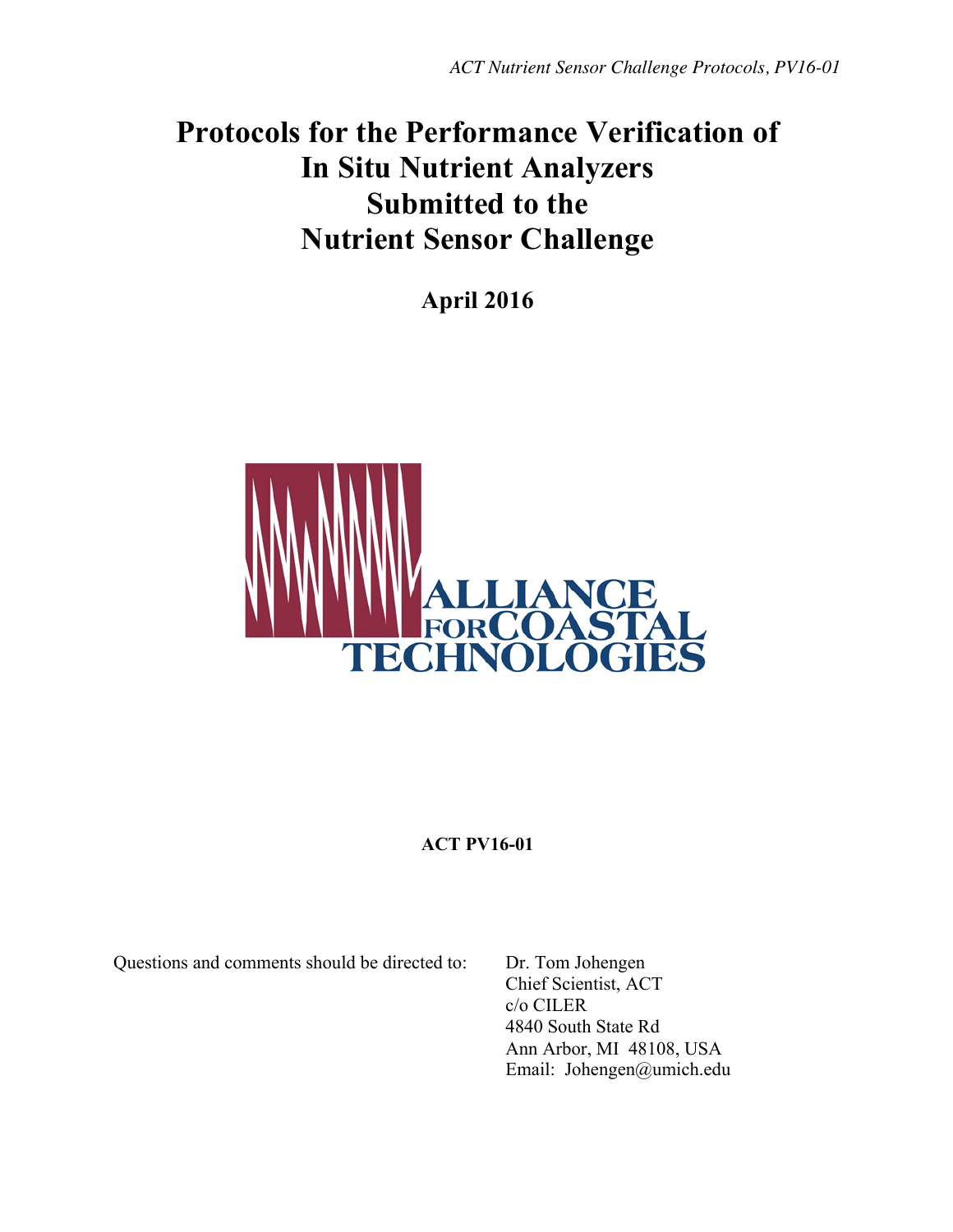## **Table of Contents**

| 1.               |      |  |  |  |  |
|------------------|------|--|--|--|--|
| 2.               |      |  |  |  |  |
| 3.               |      |  |  |  |  |
| $\overline{4}$ . |      |  |  |  |  |
|                  | 4.1. |  |  |  |  |
|                  | 4.2. |  |  |  |  |
|                  | 4.3. |  |  |  |  |
|                  | 4.4. |  |  |  |  |
| 5.               |      |  |  |  |  |
| 6.               |      |  |  |  |  |
| 7.               |      |  |  |  |  |
|                  | 7.1  |  |  |  |  |
|                  | 7.2  |  |  |  |  |
| 8.               |      |  |  |  |  |
| 9.               |      |  |  |  |  |
| 10.              |      |  |  |  |  |
| 11.              |      |  |  |  |  |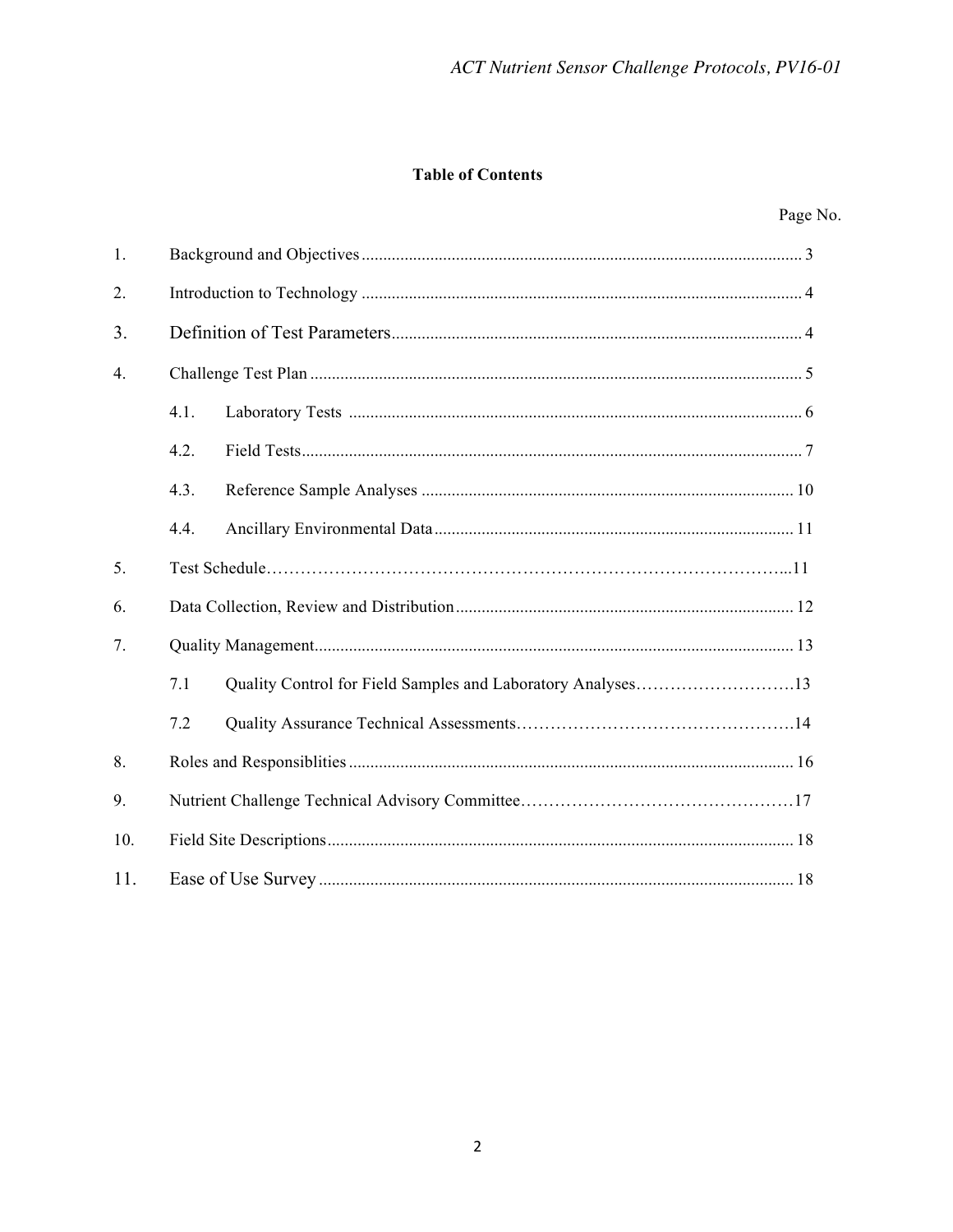## **Protocols for the ACT Nutrient Sensor Challenge**

#### **1.0 Background and Objectives**

The Alliance for Coastal Technologies (ACT) has partnered with the Challenging Nutrients Coalition on the Nutrient Sensor Challenge to help address the environmental and ecological problems associated with nutrient pollution. A critical step in this process is facilitating the development and adoption of the next-generation of *in-situ* nutrient sensors and analyzers. The Nutrient Sensor Challenge is a market stimulation and innovation effort to accelerate the development, adoption, and use of affordable, reliable, and accurate sensors measuring nitrate and orthophosphate in water. The goal is to accelerate these new technologies to commercial availability by 2017.

ACT is a NOAA- and EPA-funded partnership of research institutions, state and regional resource managers, and private sector companies that are interested in developing, improving, and applying sensor technologies for studying and monitoring coastal environments. ACT was established on the premise that instrument validation of existing and emerging technologies is essential to support both coastal science and resource management. The overall goals of ACT's verification program are to provide industry with an opportunity to have a third-party (ACT) test their instruments in both controlled laboratory settings and in diverse field applications within a range of coastal environments, and to provide users of this technology with an independent and credible assessment of instrument performance. The Nutrient Sensor Challenge is similar to all past ACT Technology Verifications in that instrument performance will be evaluated in laboratory and field tests against reference water samples analyzed using EPA-approved standard methods. Unlike previous ACT technology verifications, however, results from these verification tests will be used by an independent Challenge judging panel in order to address all of the requirements of the competition according to the criteria and weighting factors in Table 1. Points will be assigned using weights to assess both exceedance and partial attainment of the targets. In the event that no sensors meet all target sensor features, awards will still be given to first, second, and third place performers in both the nitrate and phosphate categories.

| <b>Measurement</b><br><b>Criterion</b> | Nitrate (± nitrite)                                                                                                                       | Orthophosphate                                                       | <b>Weights</b> |  |
|----------------------------------------|-------------------------------------------------------------------------------------------------------------------------------------------|----------------------------------------------------------------------|----------------|--|
| Accuracy                               | $\pm$ 5 % or 0.01 mg/L - N (at upper<br>range) from reference value                                                                       | $\pm$ 5 % or 0.005 mg/L - P (at upper<br>range) from reference value | 20%            |  |
| Precision                              | $± 5$ % or 0.005 mg/L - P (at upper<br>$\pm$ 5 % or 0.01 mg/L - N (at upper<br>range) from reference value<br>range) from reference value |                                                                      | 15%            |  |
| Range                                  | $0.005 - 60$ mg/L $- N$<br>$0.005 - 2$ mg/L - P                                                                                           |                                                                      | 15%            |  |
| Deployment<br>Length                   |                                                                                                                                           | 3 months (at 15 minute sampling interval)                            |                |  |
| Cost                                   | Bill of materials for 1) sensor and 2) package                                                                                            |                                                                      |                |  |

These Test Protocols describe how ACT will evaluate the performance characteristics of nutrient sensors through the collection and analysis of quality-assured environmental data.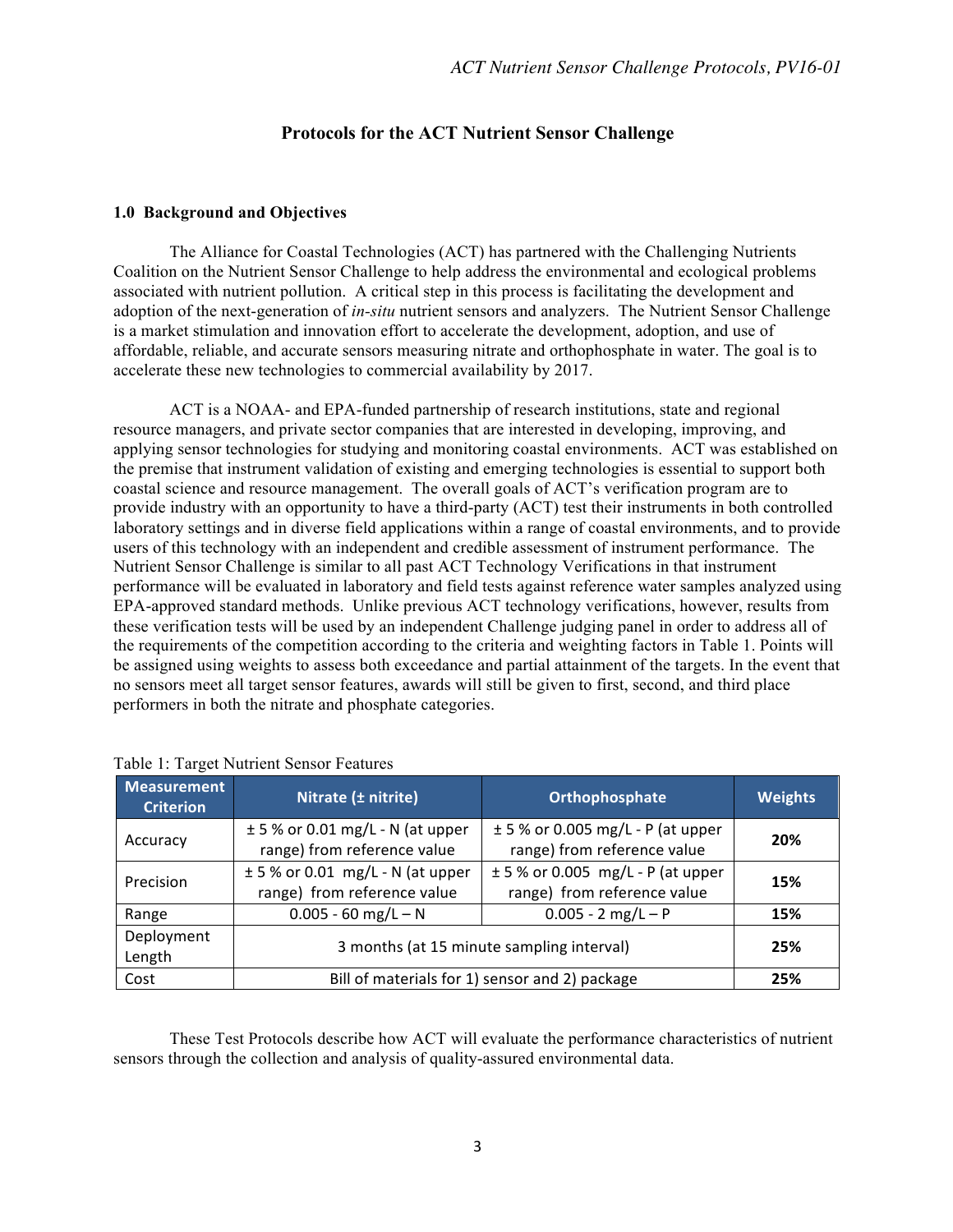#### **2.0 Introduction to Technology**

Most measurements of nutrients are still made by taking water samples for later analysis in the lab. However, a variety of instruments have become available that automatically measure nutrient concentrations *in situ*. These instruments allow a much higher temporal resolution of measurements than what can be achieved by taking discrete field samples. Many of the initial field-based nutrient analyzers were based on proven wet-chemical laboratory analysis methods. Recently, however, nitrate analyzers, based on the absorbance of ultraviolet light by nitrate in water, have also been introduced.

A variety of wet chemical nutrient analyzers exist on the market. The wet chemical nutrient analyzers require the addition of chemical reagents to determine the target nutrient concentration. The resulting solution develops a particular property (e.g. color) depending on the concentration of the target nutrient, which then can be measured. Parameters limiting the deployment time of wet-chemical analyzers are typically reagent consumption, reagent degradation, power consumption, sample filtration capacity, waste collection and biofouling. Reagent based sensors have the ability to produce highly accurate measurements of a wide range of parameters, but can be large, expensive, and require significant training for expert operation and calibration.

Optical nitrate analyzers do not require reagents or waste storage, but typically measure nitrate concentrations based on the absorption characteristics of nitrate within the ultraviolet spectrum (200-400 nm). The deployment time of the optical instruments is most likely limited by power consumption, power source reliability and biofouling. However, these systems also are large and expensive and reliability and calibration problems have occurred.

Comprehensive nutrient monitoring networks have not been widely established due in large part to the costs and complexities associated with operating the current suite of *in situ* instruments. Hence, there is a critical need for low cost, reliable nutrient sensors which can be deployed in sufficient numbers to ensure that nutrient monitoring data are available at the appropriate geographic and temporal densities to allow stakeholders to make well-informed decisions on resource management.

#### **3.0 Definition of Test Parameters**

For the purposes of this Nutrient Sensor Challenge, "**nutrients**" are defined in terms of the dissolved nitrate (NO<sub>3</sub>), dissolved nitrite (NO<sub>2</sub>) and soluble reactive orthophosphate (PO<sub>4</sub><sup>3</sup>) concentration in water. Nitrate concentrations may be inclusive of nitrite  $(\overline{NO_2})$ , if disclosed. Instruments will be tested for accuracy, precision, range, and completeness of data return under varying deployment lengths.

- **Accuracy:** Closeness of agreement between the result of a measurement and reference values, as measured using EPA approved methods, defined below. Accuracy is estimated by repeated comparisons between instrument measurements and reference water samples, and is reported as percent difference (or absolute difference, for high limits of quantification) between reference and measured values.
- **Precision:** Closeness of agreement between independent test results obtained under stipulated controlled conditions. Determined by repeated measures  $(N=3-5)$  during laboratory tests with instruments placed in, or exposed to, known stable conditions. Reported as percent difference (or absolute difference, for high limits of quantification) between repeated samples as compared to one another.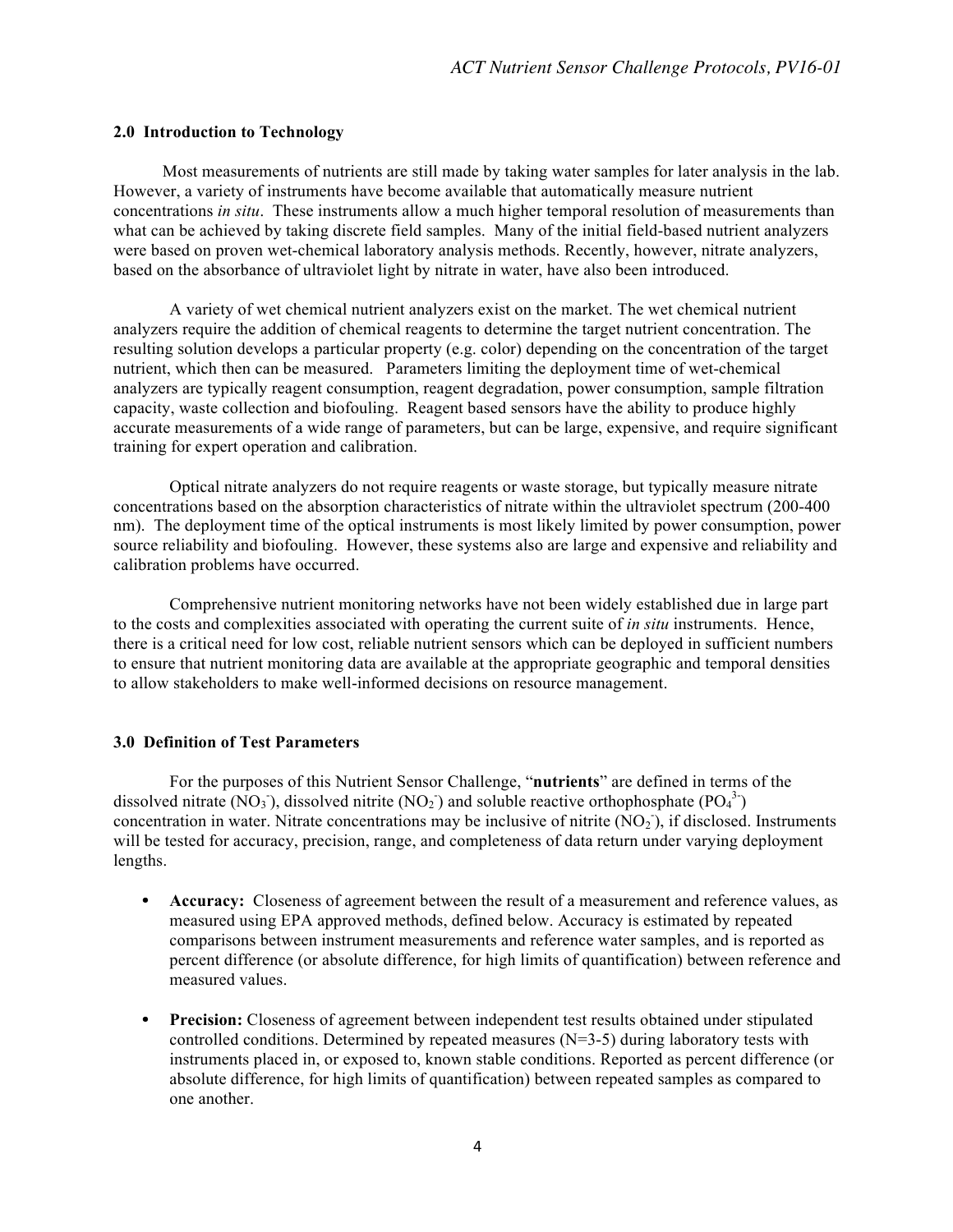- **Range:** Upper and lower limits of detection and quantification. Determined by an analysis of the variance within repeated instrument readings on a known (prepared, sampled, and analyzed) dilution series of the measurement parameter.
- **Deployment Length:** Amount of time the instrument can operate in a submerged deployment setting at a depth of one meter below the surface without needed maintenance or recalibration. Successful deployment requires the sensor to perform within the targeted ranges of accuracy defined in Table 1 throughout the deployment duration. Also, comparisons will be made of the percent of data recovered as a proportion of the data that an instrument was designed to collect during its deployment period.

## **4.0 Challenge Test Plan**

These Test Protocols are based on consensus recommendations of the ACT Technical Advisory Committee, ACT staff, and participating Manufacturers. In summary, the test will:

- utilize standard, approved laboratory analytical methods to provide best possible measure of the 'true' nutrient concentration from field samples, which will serve as performance standards against which instrument estimations can be compared internally by the individual developer;
- all reference sample analysis will be conducted at the state certified Nutrient Analytical Services Laboratory (NASL) of the Chesapeake Biological Laboratory (CBL), Solomons, MD to determine true nutrient concentrations using USEPA approved methodologies;
- employ USEPA Method No. 365.5 for phosphate as applied in Standard Operating Procedures of the NASL (see details below);
- employ USEPA Method No. 353.4 for nitrate, as modified in the Standard Operating Procedures of NASL to utilize an enzymatic reduction step instead of cadmium reduction (see details below);
- include a laboratory evaluation of instrument performance;
- include moored/dock-based field trials under a wide range of environmental conditions including freshwater, estuarine and marine ecosystems and to the extent possible variable nutrient concentrations and water quality characteristics (e.g. turbidity).

All ACT personnel involved in the Nutrient Sensor Verification will be properly trained on standardized water sample collection, storage and shipping methods. ACT staff will be available to assist in the physical deployment and recovery of all submitted test instruments and will be responsible for the data management of test instrument results. Challenge participants will be responsible for initial set-up and calibration of their instrument. If requested, ACT can provide the chemicals and nutrient standards needed for all calibrations and instrument set-up. All laboratory nutrient analyses of our independent reference samples will be conducted at the CBL NASL using standardized automated wet chemistry. All numerical data will be recorded to two significant decimals where appropriate and nutrient concentrations will be reported in either elemental mass units (mgN/L and  $\mu$ gP/L) or as micromoles per liter ( $\mu$ M) for  $NO_3$  or  $PO_4^3$ .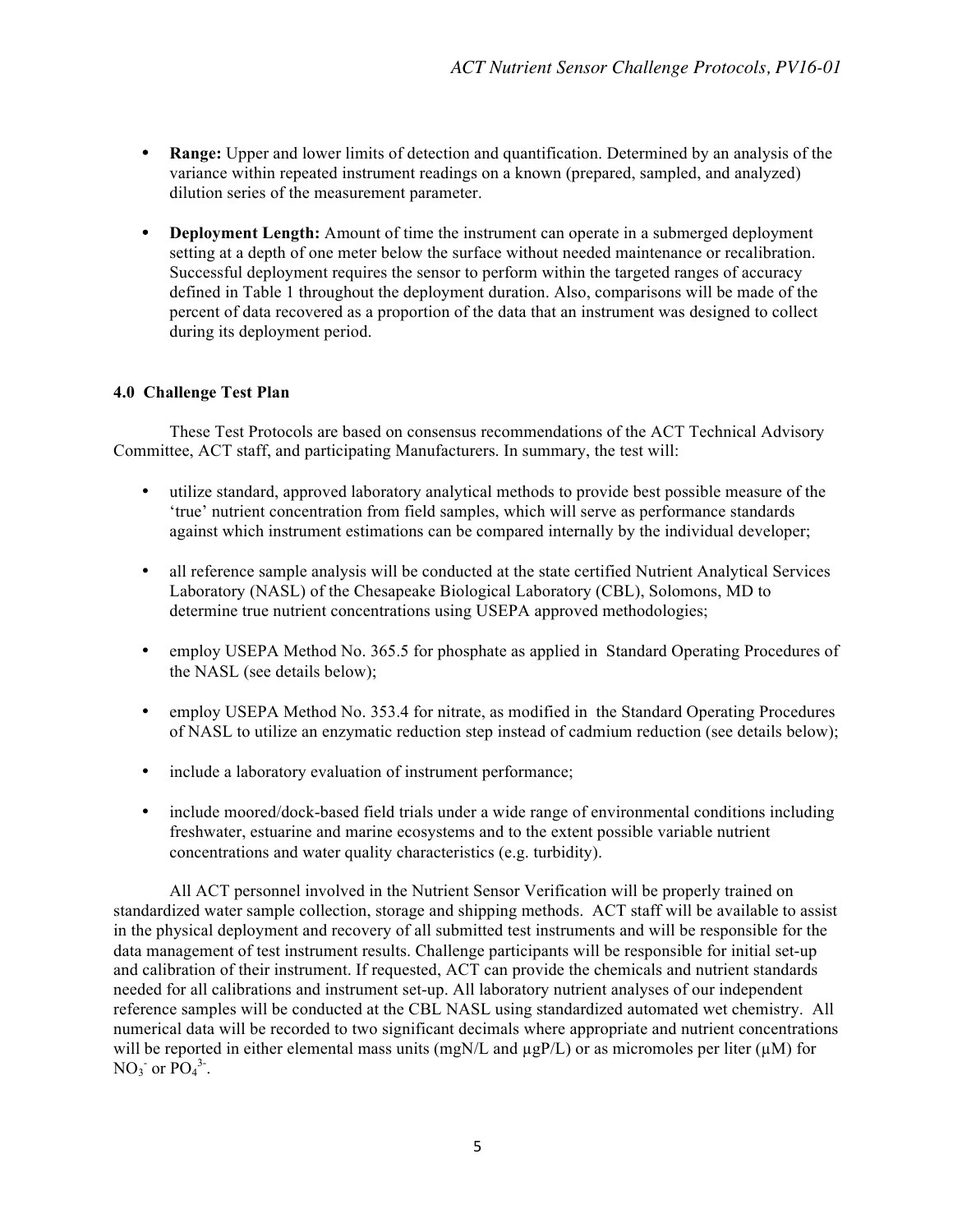## **4.1 Laboratory Tests**

Laboratory tests of accuracy, precision, and range will be conducted at the University of Maryland's Chesapeake Biological Laboratory (CBL) in Solomons, MD. Laboratory tests will be conducted on a second set of instruments supplied by Vendors. Immediately following the week long laboratory tests, these instruments will be used for the long-term field deployment test at CBL (see below). A series of five tests will be conducted to evaluate performance under controlled challenge conditions including: concentration range, temperature, salinity, turbidity, and dissolved organic carbon (details below). All Laboratory tests will be conducted in a 'bench-top' fashion within a temperature controlled room. All instruments will be sampling from a common, well-mixed, test bath of approximately 20L volume that is maintained at a documented level of known challenge condition. (Note: One of the test instruments has a sample through-put rate that will require recirculating the sample into the test bath. No physical or chemical modifications of the sample will be produced from the sampling process.) Instruments will be set-up and kept running at a fixed sampling interval during each of individual laboratory tests. Instruments will be exposed to each test condition for a period of two hours and programmed to sample at a minimum frequency of 30 minutes. Reference samples will be collected every 15 minutes during each test. Comparisons to instrument measurements will be done for the final 90 minutes of exposure, providing an initial 30 minute equilibration period and a minimum of three matched timepoints. A copy of the resultant test data will be downloaded at the conclusion of each Lab test. Whenever possible the original data will be kept within the instrument as well.

Laboratory tests will include the following 'controlled' challenge conditions and objectives:

## *Test 1: Accuracy and Precision over a broad concentration range*

- Establish 6 fixed concentrations whose range covers stated ranges of detection for natural waters and meets judging criteria.
	- $\circ$  Range for NO<sub>3</sub> (mgN/L): 0.005, 0.1, 1.0, 5, 10, and 60
	- $\circ$  Range for PO<sub>4</sub> (mgP/L): 0.002, 0.01, 0.05, 0.1, 0.5, and 2.0
- Conduct a minimum of 3 comparative readings at each stable, fixed concentration to assess accuracy and precision against reference values.
- Use Type 1 deionized water as the test matrix to which we add known amounts of nutrient salts  $(KNO_3$  and  $K_2HPO_4$ ).
- All tests will be conducted at 20  $^{\circ}$ C in a temperature controlled room with samples drawn from a common well-mixed 20L test bath.
- Provide a two 2 hour sampling window at each of the six concentrations. Reference samples will be collected every 15 minutes during the final 90 minute test cycle, which will provide a matchup to instrument measurements at a minimum of 3 times, given a measurement frequency of 30 minutes.
- Collect 1 tank duplicate during the 6 reference sample timepoints to assess variability generated through sample collection, processing and analysis.
- All instrument results within the 90 min sampling time will be used to estimate precision according to the standard error of the mean and coefficient of variation.
- Vendors have to pick a single set-up or calibration for the entire test. Discussions on proper 'range fitting' for ideal environmental use can be discussed in the company response letter to the report.

## *Test 2: Temperature Response*

– Test instrument response for three concentrations, corresponding to levels C2, C3, and C4 from the range test, at temperatures of 5 versus 20  $^{\circ}$ C.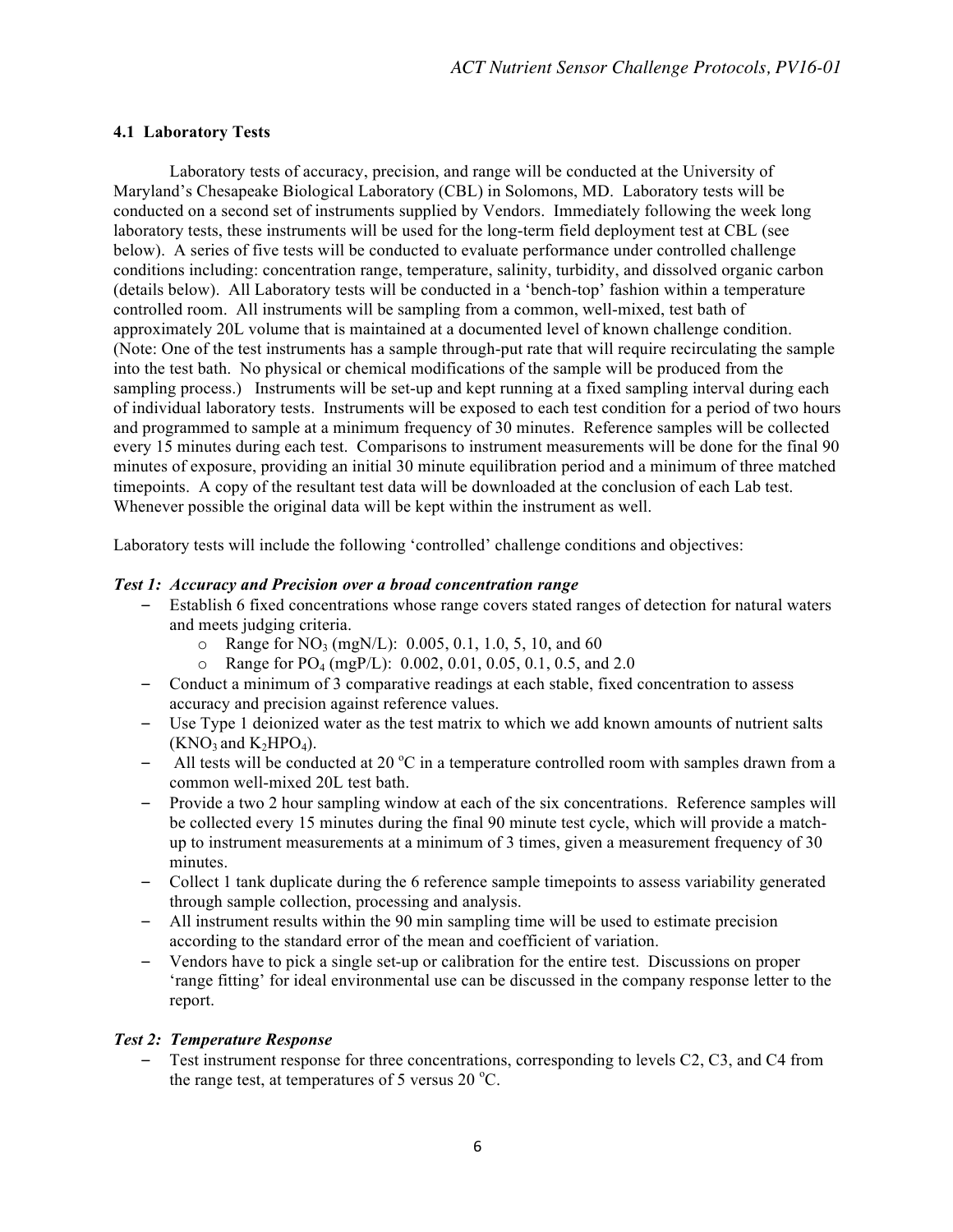- Responses at 20  $^{\circ}$ C are obtained in the initial range test on day 1 and responses at 5  $^{\circ}$ C will be testing on day 2.
- Temperature will be regulated and maintained within a temperature controlled room. Temperature of the testing tank will be independently verified with RBR temperature loggers with an accuracy of better than  $0.01 \degree C$ .
- Instruments will be equilibrated to the new  $5^{\circ}$ C test temperature overnight.
- Instruments will exposed for two hours at each of the 3 concentrations with a 90 minute comparative sampling period as defined above.

## *Test 3: Salinity Response*

- Test accuracy and precision over three additional salinities (10-20-30) at the C3 concentration level of the range test at  $20^{\circ}$ C.
- Salinity levels will be developed using Instant Ocean additions to a DI water matrix.
- Instruments will be exposed for two hours at each of the 3 concentrations with a 90 minute comparative sampling period as defined above.

## *Test 4: Turbidity Response*

- Test accuracy and precision over two additional turbidity levels (10 and 100 NTU) at the C3 concentration level of the range test at 20  $^{\circ}$ C.
- Turbidity concentrations will be established using the Elliot Silt Loam reference material (cat  $#$ 1B102M) available from the International Humic Substances Society (http://www.humicsubstances.org/sources.html). Turbidity concentrations will be established using a Type 1 DI water matrix.
- Instruments will exposed for two hours at each of the 3 concentrations with a 90 minute comparative sampling period as defined above.

## *Test 5: DOC Response*

- Test accuracy and precision against 2 DOC levels (1 and 10 mg/L) at the C3 concentration level of the range test at  $20^{\circ}$ C.
- DOC concentrations will be established using the Upper Mississippi River Natural Organic Matter standard (cat#  $1R110N$ ) available from the International Humic Substances Society (http://www.humicsubstances.org/sources.html). DOC concentrations will be established using a Type 1 DI water matrix.
- Instruments will exposed for two hours at each of the 3 concentrations with a 90 minute comparative sampling period as defined above.

## **4.2. Field Tests**

*In situ* field performance evaluations of the test instruments will be conducted under extended mooring deployments at three ACT Partner Institution sites covering freshwater, estuarine, and marine conditions. Field site descriptions are provided in Section 11. The freshwater deployment will take place on the Maumee River in Waterville, OH and is intended to provide a high nutrient, high turbidity test environment. The duration of the Maumee River test will be one month. The estuarine deployment will take place at the research pier of the Chesapeake Biological Laboratory in Solomons, MD and is intended to provide for variable salinity and nutrient levels within a highly productive and biofouling environment. The duration of the CBL estuarine test will be three months. The marine deployment will take place in Kaneohe Bay at the Hawaii Institute of Marine Biology field lab and is intended to provide a full salinity, low nutrient test condition. The duration of the HIMB marine test will be one month. One nutrient analyzer from each developer will be deployed at each site. Retrieval of instruments will only occur at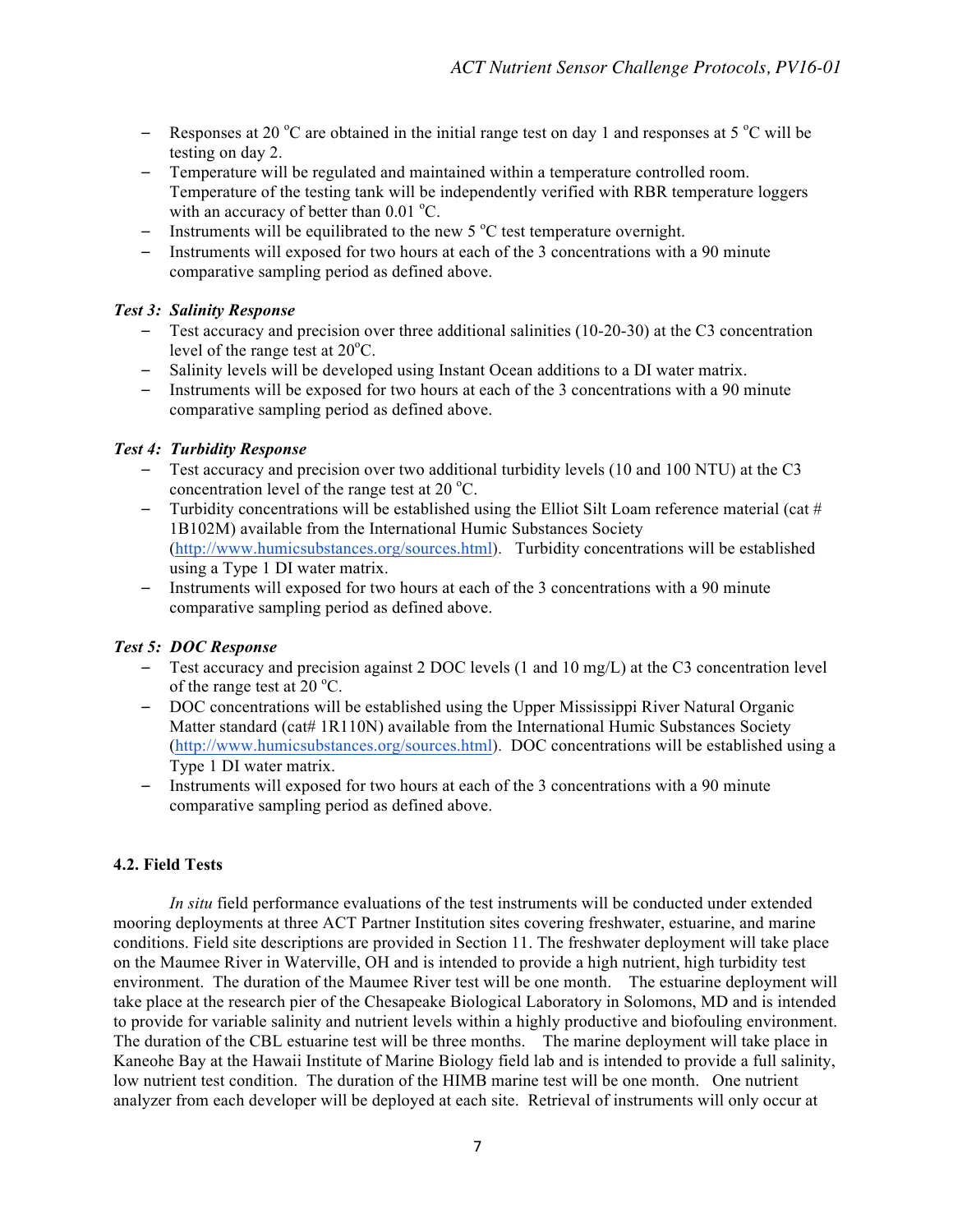the end of the test, unless an obvious problem or environmental condition develops that could jeopardize the safety of the instruments (e.g. flooding, major storms, or structural damage).

*Instrument Setup* - Prior to deployment, all instruments will be set up and calibrated as required at the field sites by a manufacturer representative, with assistance provided by ACT staff as necessary. Participants must supply all instrument specific materials and hardware (chemicals, power cords, cables, weights, etc.) to deploy their instrument(s) according to requirements defined for each field site (see below). If vendors want the local ACT Partner to purchase any chemicals directly then complete ordering information needs to be provided at least one month in advance. No servicing of the instruments will occur during the test deployment period unless observed physical damage has occurred from natural events and a repair or replacement is deemed necessary. Instruments will be set up as self-recording, either internally or to an external data logger, and be programmed to record data based on a time interval that will allow instruments to function for the specified number of days for the respective deployment. While specific sampling intervals may vary among test instruments, the Nutrient Sensor Challenge targets were set at15 minute sampling intervals (Table 1). A sampling schedule will be established so that all instruments being tested at the same time will have a common sampling time point at a minimum frequency of 2 hours. Internal clocks will be set to local time and synchronized against the time standard provided by www.time.gov. A photograph of each individual instrument and the entire instrument rack will be taken just prior to deployment and just after recovery to provide a qualitative estimate of biofouling during the field tests. All instruments will be delivered a low (0) and high (100  $\mu$ gP/L; 10 mgN/L) reference standard (certified by analysis at CBL-NASL) before deployment to ensure good working order. For instruments that incorporate an on-board standard as part of their measurement system we will collect a sub-sample of the standard immediately before and after the deployment period for independent analysis by CBL-NASL to help account for any possible accuracy offset that may arise from the degradation of the standard.

*Instrument Deployment -* The individual start times for the various test instruments may be staggered slightly to allow individual attention for any given participant, but all instruments will be deployed within approximately three days of each other. Discharge of any waste stream into the environment if prohibited. All waste streams need to be collected in appropriate waste bags within the instrument or in attached containment bags. All wastes will be disposed of by the ACT representative from the test site according to their institutional requirements after consultation with the manufacturer regarding content and concentrations.

*Deployment Moorings* – ACT staff will work with the instrument developers to design an appropriate sensor deployment configuration at each site and will arrange instruments in a manner so that a single representative field sample can be collected without the potential of interference between instruments. For the two coastal deployments at CBL and Hawaii, the deployment frames will be arranged so that all of the sample inlets for the instruments remain at a fixed depth of 1 m below the water surface using a floating dock in tidal systems or a fixed dock in environments not affected by tidal changes. We will also try to pick deployment sites so that instruments can remain at least 1m off the bottom to reduce the risk of entraining bottom sediments. For the riverine test site, instruments will be deployed in a 180 gallon flow-through tank with a water depth of approximately 0.8m and exchange time of approximately 10 minutes. The sensor rack design will be standardized as much as possible from site to site; however, physical conditions at particular sites may require specialized modifications. Finally, mooring frames and attachment points will be designed in such a manner that no instrument will be disturbed during the deployment or retrieval of other instruments.

*Reference Water Sampling Schedule –* The reference sampling schedule will generate approximately 50 comparative reference samples and be structured to examine changes in nutrient concentrations over daily to monthly time scales. Specifically, once each week ACT staff will conduct an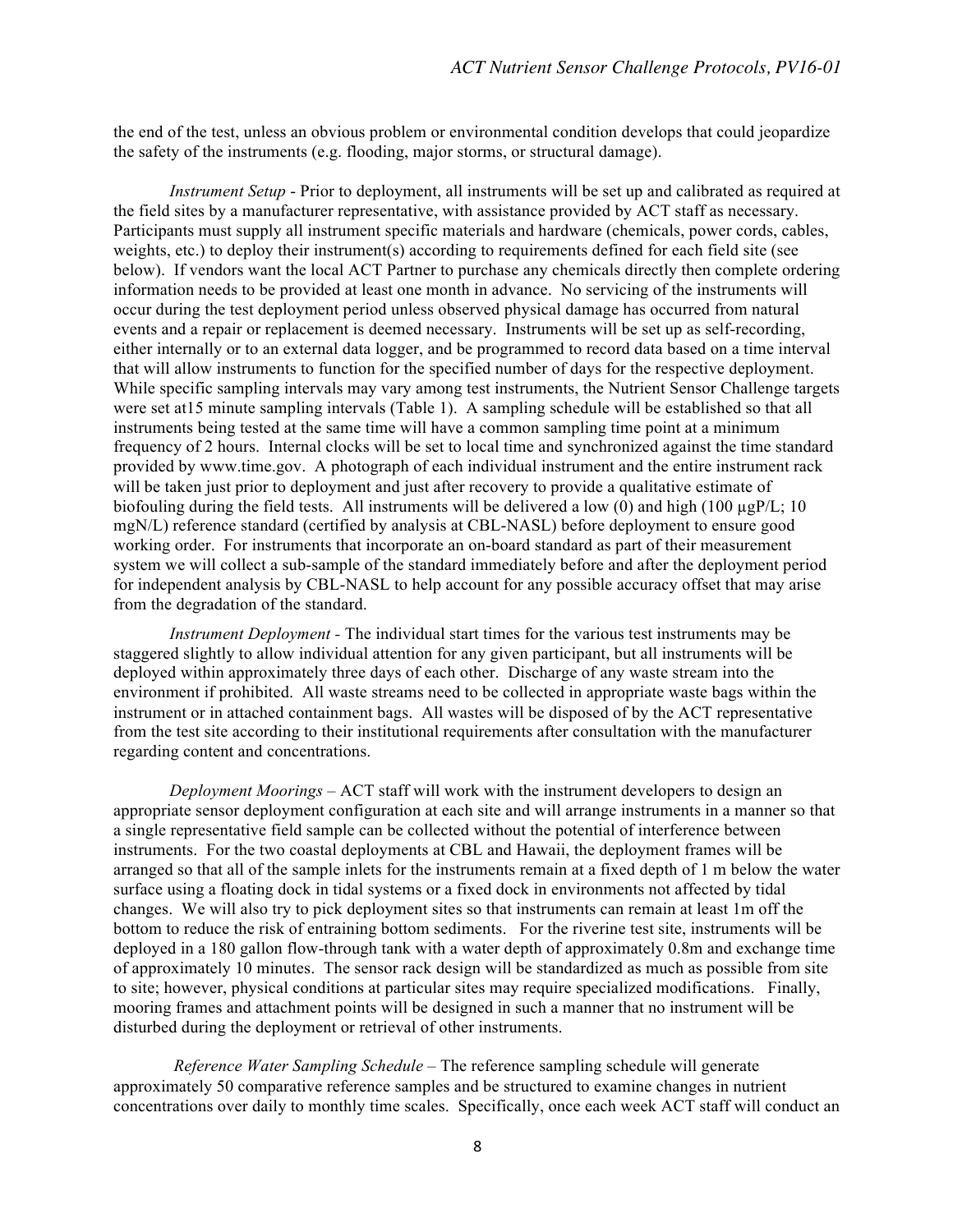intensive sampling event that consists of 4 consecutive samples spaced at two-hour intervals. For the remaining 4 days of the week, ACT staff will sample once or twice per day, spaced out to cover early morning and late-afternoon timepoints or anticipated flow or tidal events. The initial intensive sampling event will occur within the first two days of the deployment after all instruments have been deployed, and the final intensive sampling event will occur during the last two days of the deployment. This schedule will provide a higher density of comparative data at the beginning when instruments should be functioning at optimum performance and again after the challenge of a long-term deployment. To the extent possible, the middle two intensive sampling events will be selected to correspond to specific meteorological or hydrological events that are likely to correspond to significant changes in ambient nutrient concentrations. This sampling schedule should be sufficient to capture both diurnal and event based scales of variation and provide a 'continuous' check on instrument performance throughout the deployment. The specific timing of when water samples will be collected will be left up to the individual sites, but with the goal of capturing maximum variations in nutrient concentrations. In the event of weather limitations or un-avoidable schedule conflicts it will be permissible to miss a sampling day and collect additional samples on the following day to keep a similar number of reference points for each test site. All sampling times will be recorded on log sheets and entered into a database for final instrument measurement comparisons.

*Reference Water Sample Collection -* A standard 2L Van Dorn bottle will be used at the CBL and HI field sites to collect water samples for laboratory nutrient concentration analysis. For the riverine test site a 1L acid-cleaned, polypropylene bottle will be filled directly from the tank. These samples will be used as the reference samples for examining instrument performance and stability over time. For the tank sampling, the sampling bottle will be rinsed three times before filling. For the mooring sites, the sampling bottle will be lowered to the same depth and as close as physically possible to the sampling inlets of all instruments and less than 1 m from any individual sampling inlet. The sampling bottle will be allowed to soak at sampling depth for 1 minute prior to sampling. If water is not flowing the bottle will be moved to ensure that it is being flushed with the ambient water. The bottle will be triggered to close at the same time that the test instrument are initiating sample uptake, to ensure that the same water mass is being compared with regards to nutrient concentrations. All environmental reference samples will be processed within 10 minutes of collection while wearing clean laboratory gloves to minimize potential sources of contamination. The entire water sample will be transferred to an acid washed 1L polypropylene bottle. The bottle will be rinsed 3x with small amounts of the sample before filling. The sample will be filtered through a 47mm Whatman GFF filter into an acid cleaned vacuum flask. The first 50 ml of filtrate will be discarded as a rinse. The remaining filtrate will be distributed into 8 individual acid-cleaned, 30 ml polypropylene bottles to provide three analytical replicates each for  $NO<sub>3</sub>$  and  $PO<sub>4</sub>$  plus two replicates to hold as back-ups. All final sample bottles will be rinsed once before filling and filled no more than ¾ full to allow adequate headspace for freezing. The final reference samples will be immediately frozen and vials will remain upright during the freezing processes, and caps will be retightened after the water has frozen as they may loosen during freezing.

*Cleaning Sampling Apparatus* – Between each consecutive sample taken on the same day, sample bottles and filtration equipment will be rinsed with the new sample water. Filtration apparatus and sample storage vessels will be cleaned daily by acid washing with 10% HCl and copious rinses (5x) with Type 1 deionized water back at the laboratory.

*Sample Handling and Chain of Custody* - All collected reference samples at each test site will be handled in the same manner. Each reference sample will be dated and coded according to site and sample sequence. Each sample container will be labeled with a number for identification. The reference sample number will be used in all laboratory records and Chain-of-Custody (COC) forms to identify the sample. Samples stored for any period of time will be routinely inspected to assure proper preservation and label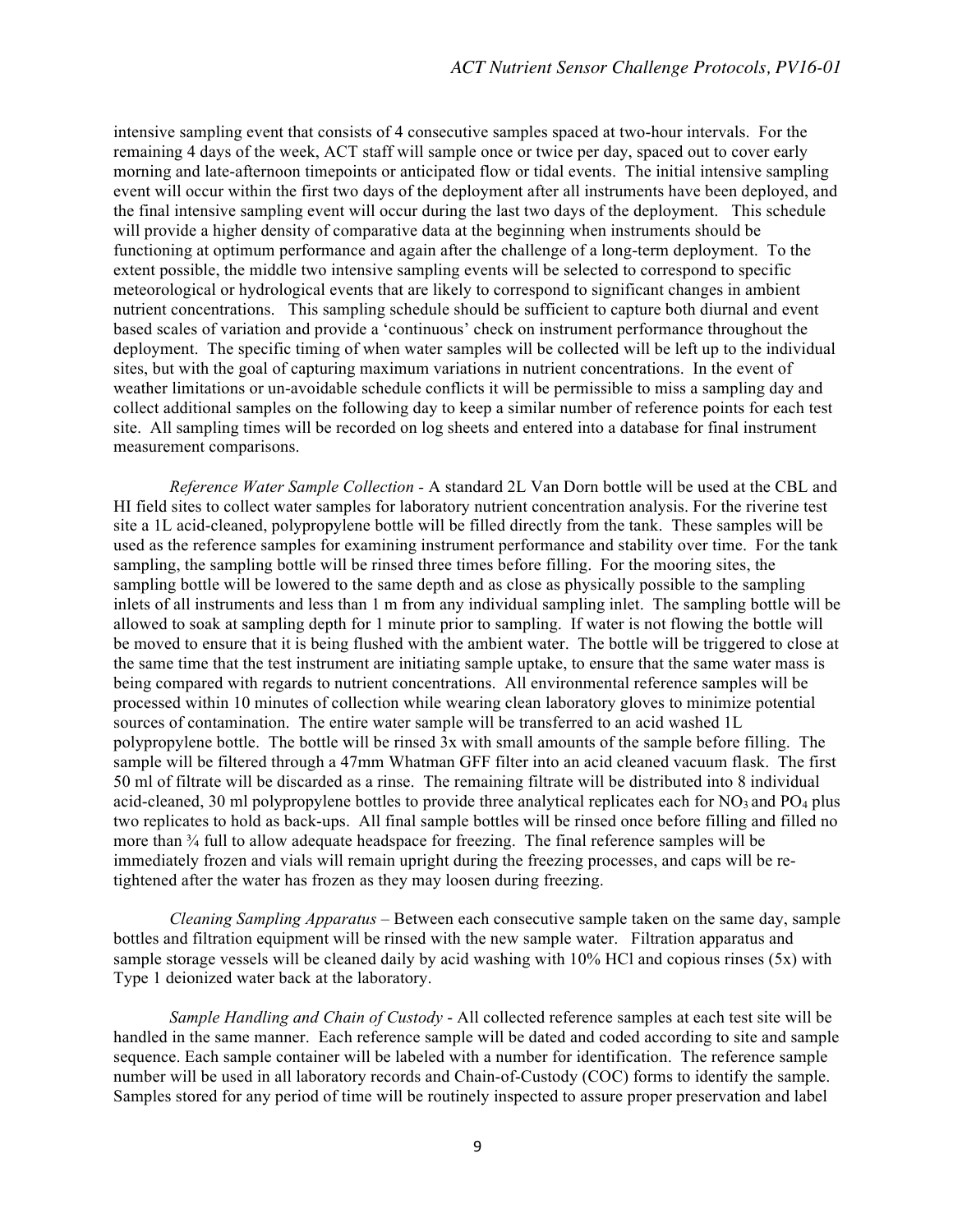integrity. The storage containers and storage devices (i.e. freezers and refrigerators) must be visually inspected on a routine basis to assure proper operation and integrity. Results of all inspections will be included in the sample records. All logs will be duplicated weekly with the original retained at the ACT Partner site and an electronic copy sent to the ACT Chief Scientist.

*Sample Shipping* - Samples will be shipped on dry ice to CBL-NASL for nutrient analysis every two weeks. NASL may composite the samples until the end of each test deployment prior to analysis if the storage time falls within their required SOPs. Each test site will conduct a preliminary 'shipping test' to ensure that samples will remain frozen under the established packing conditions. Shipping containers will be sent for next morning delivery, or the soonest possible delivery time possible from a given shipping location. All samples, including the condition shipped and received, will be recorded onto Chain of Custody (COC) forms and a copy will be sent with the samples. The COC specifies time, date, sample location, unique sample number, requested analyses, sampler name, and required turnaround time, time and date of transaction between field and laboratory staff, and name of receiving party at the laboratory. NASL will confirm receipt and condition of samples within 24 hours of their arrival by signing and faxing a copy of the form to the test site. Original copies of these forms will be maintained on site. The additional two replicates will be stored at the field test site until all analysis are completed and QA/QC'd to provide a back-up should there be a problem in the shipment or analysis at the NASL.

#### **4.3 Reference Sample Analysis**

Phosphate concentrations for all reference and quality control samples will be determined by the NASL at CBL following their Standard Operating Procedures Manual (CEES, UMD, Publication Series No. SS-80-04-CBL). The methodology is based on U.S. EPA Method 365.1, in Methods for chemical analysis of water and wastes. (United States Environmental Protection Agency, Office of Research and Development. Cincinnati, Ohio. Report No. EPA-600-4-79-020 March 1979). In brief, ammonium molybdate and antimony potassium tartrate react in an acidic medium with dilute solutions of phosphate to form an antimony-phospho-molybdate complex. The complex is reduced to an intensely blue-colored complex by ascorbic acid. The color produced is proportional to the phosphate concentration present in the sample.

Nitrate and nitrite concentrations for all reference and quality control samples will be determined by the NASL at CBL following their Standard Operating Procedures Manual (CEES, UMD, Publication Series No. SS-80-04-CBL). The methodology is based on U.S. EPA Method 353.2, in Methods for chemical analysis of water and wastes. (United States Environmental Protection Agency, Office of Research and Development. Cincinnati, Ohio. Report No. EPA-600-4-79-020 March 1979). In brief, nitrate is reduced to nitrite using the cadmium reduction method. The nitrite is then determined by diazotizing with sulfanilamide and coupling with N-1-naphthylethylenediamine di hydrochloride to form a color azo dye. The absorbance measured at 540 nm is linearly proportional to the concentration of nitrate + nitrite in the sample. Nitrate concentrations are obtained by subtracting nitrite values, which have been separately determined without the cadmium reduction procedure.

All laboratory nutrient analyses will be conducted on an Aquakem 250 auto-analyzer. For phosphates, a statistically-determined method of detection limit for this instrument has been established at 0.0007 mgP/L by prior laboratory studies for a wide range of salinities. An expected working concentration range for this Verification and SOP is between 0.002 and 1.48 mgP/L. The detection limits for nitrate and nitrite are at 0.0007 mgN/L and 0.0006 mgN/L respectively. The typical working concentration range for the nitrate method and SOP is between  $0.0049 - 5.6$  mgN/L. The typical working concentration range for the nitrite method and SOP is between  $0.0042 - 0.28$  mgN/L. The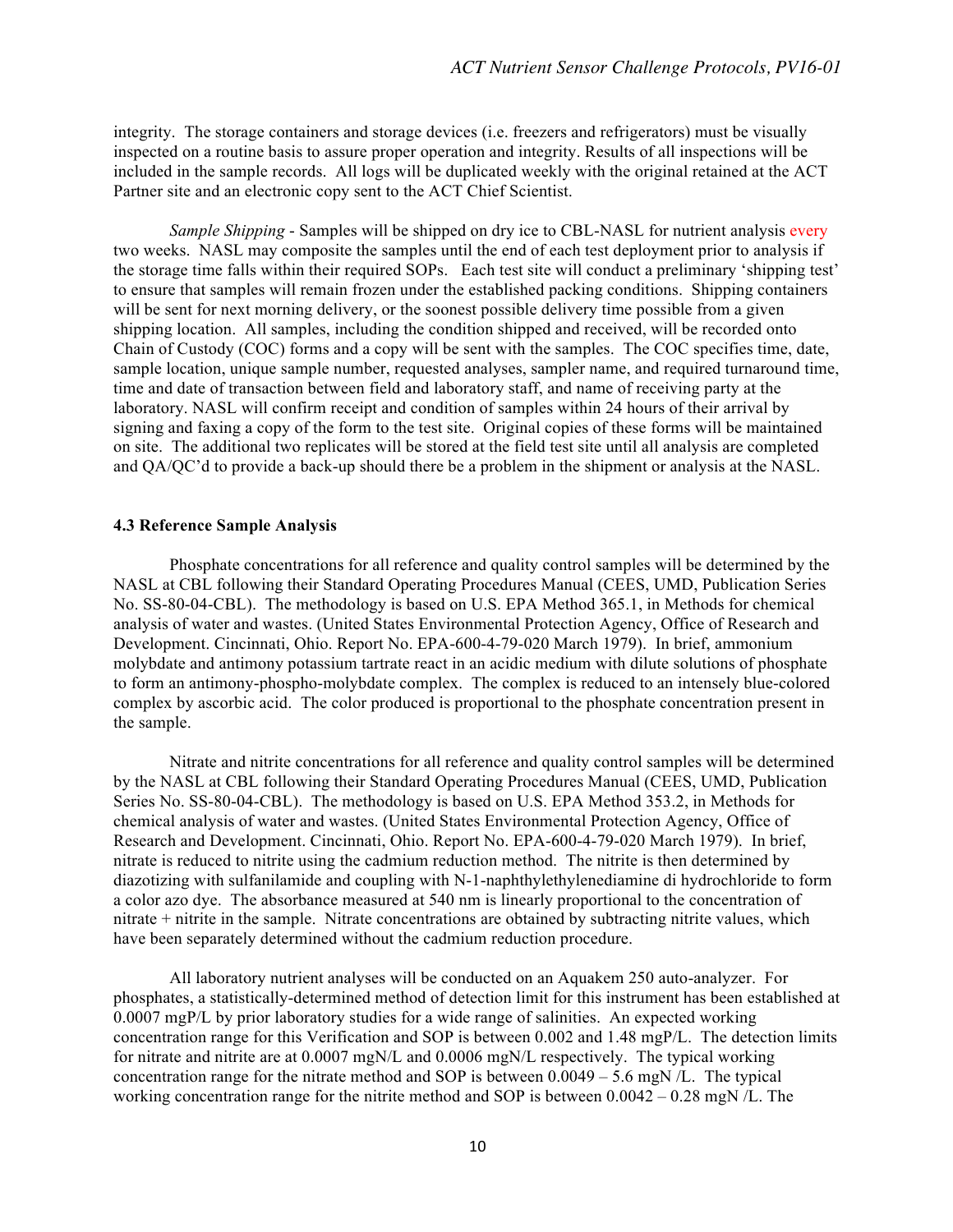system contains an auto-dilutor to bring any higher concentrations down to the established linear calibration range. A sample reagent blank is analyzed in conjunction with every sample as part of the routine operation of the Aqaukem 250. Approximately 40 samples per hour can be analyzed. All internal standards will be verified and calibrated using certified external nutrient standards (such as Spex Certi-Prep or NIST). In addition, Field Trip Blanks and Field Sample Spike Additions (defined below) will be conducted once per week as part of established quality assurance/quality control (QA/QC) protocols.

### **4.4 Ancillary Environmental Data**

Basic water quality ancillary data will also be collected during field deployments to both fully characterize the different field conditions during testing and to provide qualitative comparisons as to whether particular environmental parameters correlate with instrument nutrient measurements. At each of the mooring test sites, a calibrated CTD package and a multi-parameter water quality sonde will be positioned at the same depth as the test instruments to provide an independent record of temperature, conductivity, turbidity, pH, fDOM, and chlorophyll at 15 minute intervals. In addition we will deploy 2 additional RBR temperature loggers on the mooring rack approximately 0.5m above the sensor depth to characterize any micro-stratification that may exist at the site due to surface heating/cooling or salinity differences from advective flows. All CTD and sonde data, collected from each site, will be provided to all participants and included in the final reports. Where available, access to real-time data output of ancillary measurements will be provided.

#### **5. Test Schedule**

A three-day period of time will be provided at the start of testing at each site for manufacturers to perform initial set-up and calibration of their instruments and work with ACT staff to prepare them for deployment. Vendors will also be given a half-day to train ACT staff on required protocols for instrument use, retrieval and data down-loading to be performed by ACT staff at the completion of each test.

Field Test 1: Maumee River, Waterville, OH. Set-up and Training: May 23-25 Field Deployment: May 26 Retrieval: June 28 Instruments Shipped to Vendors: July 7

Laboratory Test: Chesapeake Bay, Solomons, MD. Set-up and Training: July 8-10 Lab Test: July 11-15 Instruments to be immediately transitioned to the CBL Field Test

Field Test 2: Chesapeake Bay, Solomons, MD. Prep for Field Deployment: July 16-17 Field Deployment: July 18 Retrieval: October 11 Instruments Shipped to Vendors: October 18

Field Test 3: Kaneohe Bay, HI. Set-up and Training: October 3-5 Field Deployment: October 6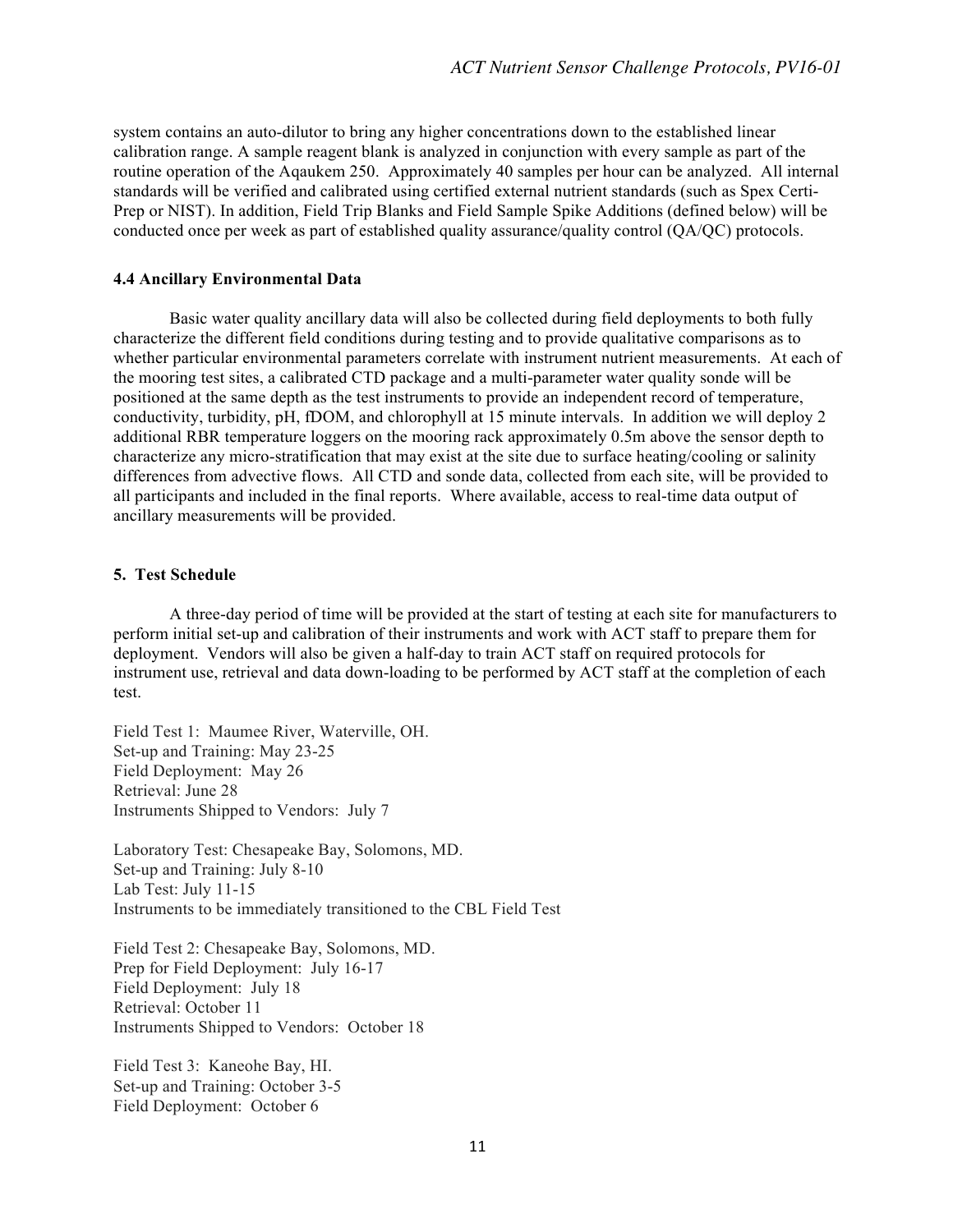Retrieval: November 3 Instruments Shipped to Vendors: November 10

To meet our schedule for completing the challenge requires that companies supply two sets of instruments during the Verification. The first unit supplied for the Maumee Riverine test will be returned to the Vendor immediately upon completion and may be factory serviced for use at the HIMB test site. A second unit will be required for the Laboratory and field tests conducted at CBL.

## **6. Data Collection, Review and Distribution**

A variety of data will be acquired and recorded electronically and manually by ACT staff during each deployment. Results from the reference method and ancillary measurement will generally be documented in a field/laboratory record book and on the data sheet/chain-of-custody forms (Table 1). An electronic copy of these raw data will be transferred to the ACT Chief Scientist, who will organize and store the study data.

Table 1. Summary of ancillary and reference method information to be recorded by ACT staff during each field deployment as part of the Nutrient Sensor Challenge.

| Data to be      | Responsible | Where             | <b>How Often</b>    | <b>Purpose of Data</b> |
|-----------------|-------------|-------------------|---------------------|------------------------|
| <b>Recorded</b> | Party       | <b>Recorded</b>   | <b>Recorded</b>     |                        |
| Dates, times of | Each ACT    | Field record      | Each reference      | Used to                |
| sampling        | Site        | books/data sheets | sample              | organize/check         |
| events          |             |                   | collection and      | test results; manually |
|                 |             |                   | laboratory analysis | incorporate data into  |
|                 |             |                   |                     | spreadsheets - stored  |
|                 |             |                   |                     | in study binder        |
| Test            | Each ACT    | Field record      | Each reference      | Used to define site    |
| parameters      | Site        | books/data sheets | sample              | characteristics;       |
| (site           |             |                   | collection          | manually               |
| conditions)     |             |                   |                     | incorporate data into  |
|                 |             |                   |                     | spreadsheets - stored  |
|                 |             |                   |                     | in study binder        |
| Reference       | <b>CBL</b>  | Laboratory        | At the conclusion   | Used to check          |
| analytical      | Nutrient    | record            | of each analytical  | test results; manually |
| results         | Analytical  | Book/data sheets  | sample batch.       | incorporate data into  |
|                 | Services    |                   |                     | spreadsheets - stored  |
|                 | Lab         |                   |                     | in study binder        |
| Reference       | CBL         | Laboratory        | Whenever zero and   | Document correct       |
| calibration     | Nutrient    | record            | calibration checks  | performance of         |
| data            | Analytical  | books/data        | are done            | reference method       |
|                 | Services    | sheets            |                     |                        |
|                 | Laboratory  |                   |                     |                        |

All data will be recorded directly in the field/laboratory record book as soon as they are available. Records will be written in water-proof ink, written legibly, and have any corrections initialed by the person performing the correction. Any corrections will be crossed out with a line (not blackened or whiteout), and the correction made, with initials and date of correction. These data will include electronic data, entries in field/laboratory record books, operating data from the test sites, and equipment calibration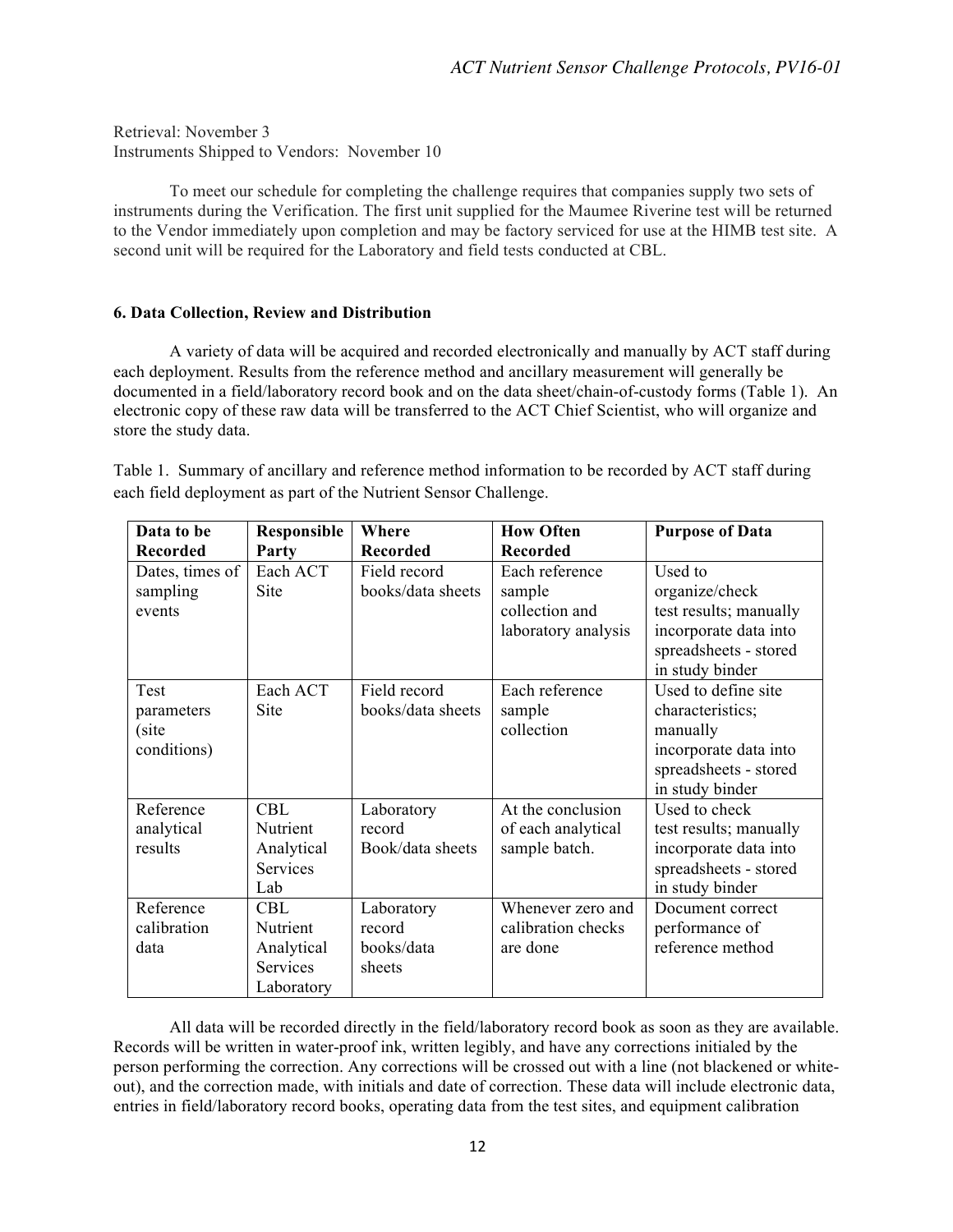records. Records will be spot-checked within one week of the measurement to ensure that the data are recorded correctly. The reviewer will not be the individual who originally entered the data. Data entries will be checked in general for obvious errors and a minimum of 10 percent of all records will be checked in detail. Errors detected in this manner will be corrected immediately. The person performing the review will add their initials and the date to a hard copy of the record being reviewed. ACT staff will place this hard copy in the files at each ACT test site and a copy will be provided to the ACT Chief Scientist.

## **7. Quality Management**

All technical activities conducted by ACT comply with ACT's Quality Management System (QMS), which includes the policies, objectives, procedures, authority, and accountability needed to ensure quality in ACT's work processes, products, and services. The QMS provides the framework for quality assurance (QA) functions, which cover planning, implementation, and review of data collection activities and the use of data in decision making, and quality control. The QMS also ensures that all ACT data collection and processing activities are carried out in a consistent manner, to produce data of known and documented quality that can be used with a high degree of certainty by the intended user to support specific decisions or actions regarding technology performance. ACT's QMS meets the requirements of ISO/IEC 17025:2005(E), *General requirements for the competence of testing and calibration laboratories*; the American National Standards Institute (ANSI)/American Society for Quality (ASQ) E4- 2004 *Quality Systems for Environmental Data and Technology Programs*; and U.S. Environmental Protection Agency, quality standards for environmental data collection, production, and use.

Preventive actions will be taken throughout the tests to anticipate and resolve any problems before the quality of performance is compromised. QA/QC procedures for this Nutrient Sensor Challenge will follow the requirements described in these Protocols, any participant specified requirements, and the general principles and specific QA/QC from technical documents for measuring nutrients in aquatic systems. ACT technical staff has the responsibility to identify problems that could affect data quality or the ability to use the data. Any problems that are identified will be reported to the ACT Chief Scientist, who will work with the ACT Quality Assurance (QA) Manager and Technical Advisory Committee to resolve any issues. Action will be taken to control the problem, identify a solution to the problem, and minimize losses and correct data, where possible.

#### **7.1. Quality Control for Field Samples and Laboratory Analyses**

Field quality control represents the total integrated program for assuring the reliability of measurement data. It consists of the daily field logs and sample handling and custody procedures described above. QC samples will include:

- Field Trip Blank: Sample containers filled with reagent water (Type 1 reagent grade deionized water) are taken to the field and processed identically to field reference samples to evaluate contamination introduced during sampling, storage and transport. Four field trip blanks will be collected for each field test spaced evenly throughout the deployment period.
- Field Sample Spike-Additions: An aliquot of a reference sample to which a known quantity of the analyte of interest is added. The field sample spike is analyzed exactly as the initial reference sample and is designed to determine whether the sample matrix contributes bias to the analytical results. The background concentration of the sample matrix must be determined independently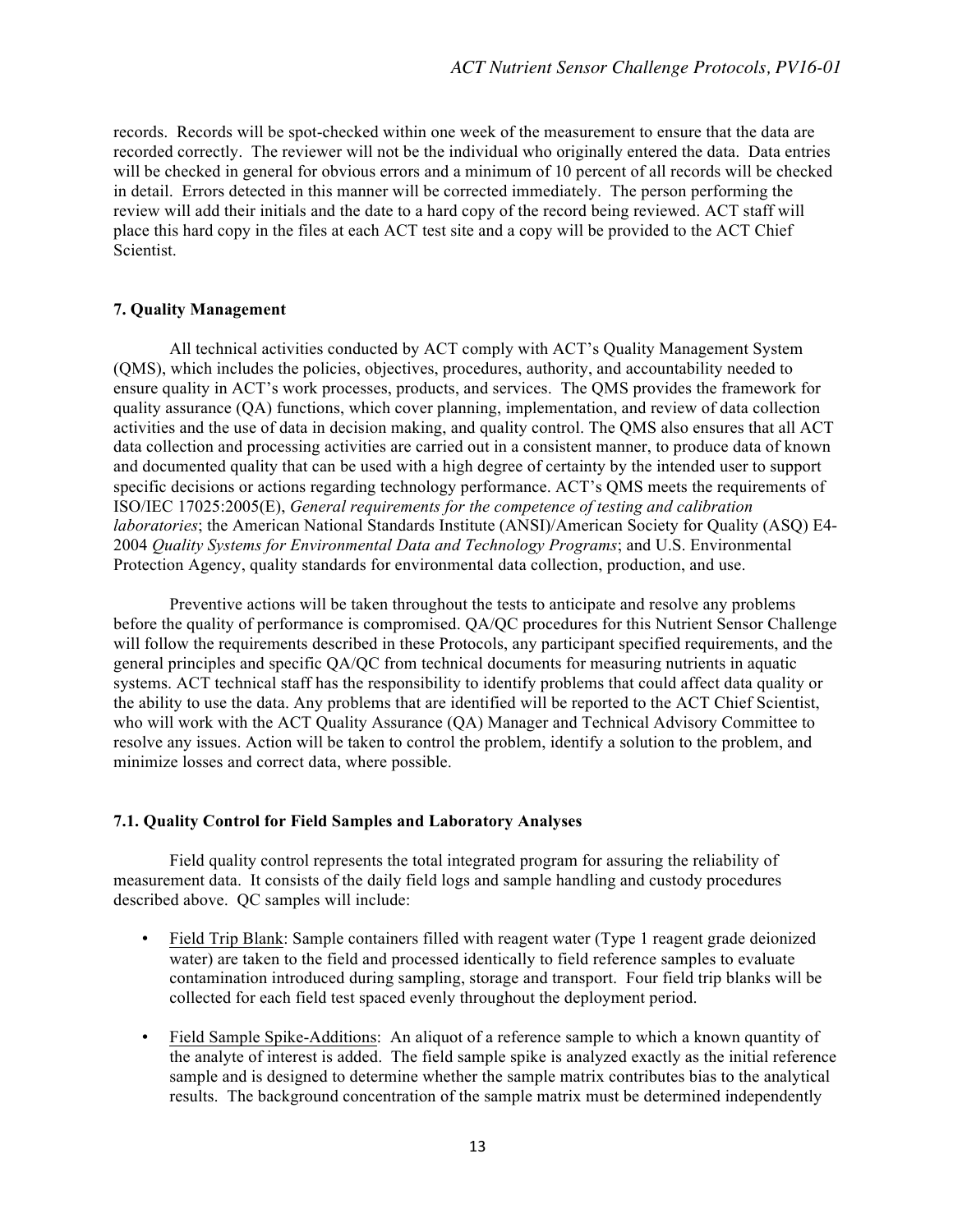and subtracted from the field spike. Four field sample spikes will conducted at each field test spaced evenly throughout the deployment period. Spike samples will be made into 100ml of filtered sample in a volumetric flask to produce N and P concentrations approximately 2x natural concentration.

• Field Duplicates – we will collect two reference sample water bottles simultaneously at approximately 10% of the sampling points to examine fine scale spatial heterogeneity within the mooring arrangement.

As part of laboratory QC, all laboratory instrumentation at NASL used to measure nutrient concentrations of the reference samples will be calibrated by a highly trained technician using established SOPs that have met both State of Maryland and ACT audit checks. NASL will maintain a log of all calibration and reference QC samples analyzed during the Challenge. The logs will include at least the following information: name and identification number of instrument, date of calibration, and calibration results. These logs will be provided to the ACT Chief Scientist and maintained in a master calibration file as part of the QA/QC records. QC samples will include:

- Internal Nutrient Calibration Standards Solutions prepared from stock standard solutions to calibrate the laboratory instruments with respect to analyte concentrations. Five standards will be measured in duplicate during each set of analyses. Consistency in absorbance values for each standard will be compared to long-term daily records.
- External Certified Nutrient Standards An external certified nutrient standard will be prepared and analyzed in duplicate during each set of analyses. External standards are used to verify the accuracy and consistency of the internal calibration standards.
- Laboratory Reagent Blanks an aliquot of reagent water that is treated exactly as the laboratory calibration standards including exposure to glassware, equipment, and reagents.

## **7.2. Quality Assurance Technical Assessments**

ACT assessments include technical audits and data quality assessments. Fundamental principles of the ACT assessment process include:

- Assessments are performed by the ACT QA Manager, who is independent of direct responsibility for performance of the Verification.
- Each assessment is fully documented.
- Each assessment must be responded to by the appropriate level of the ACT team. ACT quality assessment reports require a written response by the person performing the inspected activity, and acknowledgment of the assessment by the ACT Director.
- Corrective action must be documented and approved on the original assessment report, with detailed narrative in response to the assessor's finding. Initials and date are required for each corrective action response. Acknowledgment of the response will be provided by the ACT Director.

*Technical Audits* - Technical audits are systematic and objective examinations of the verification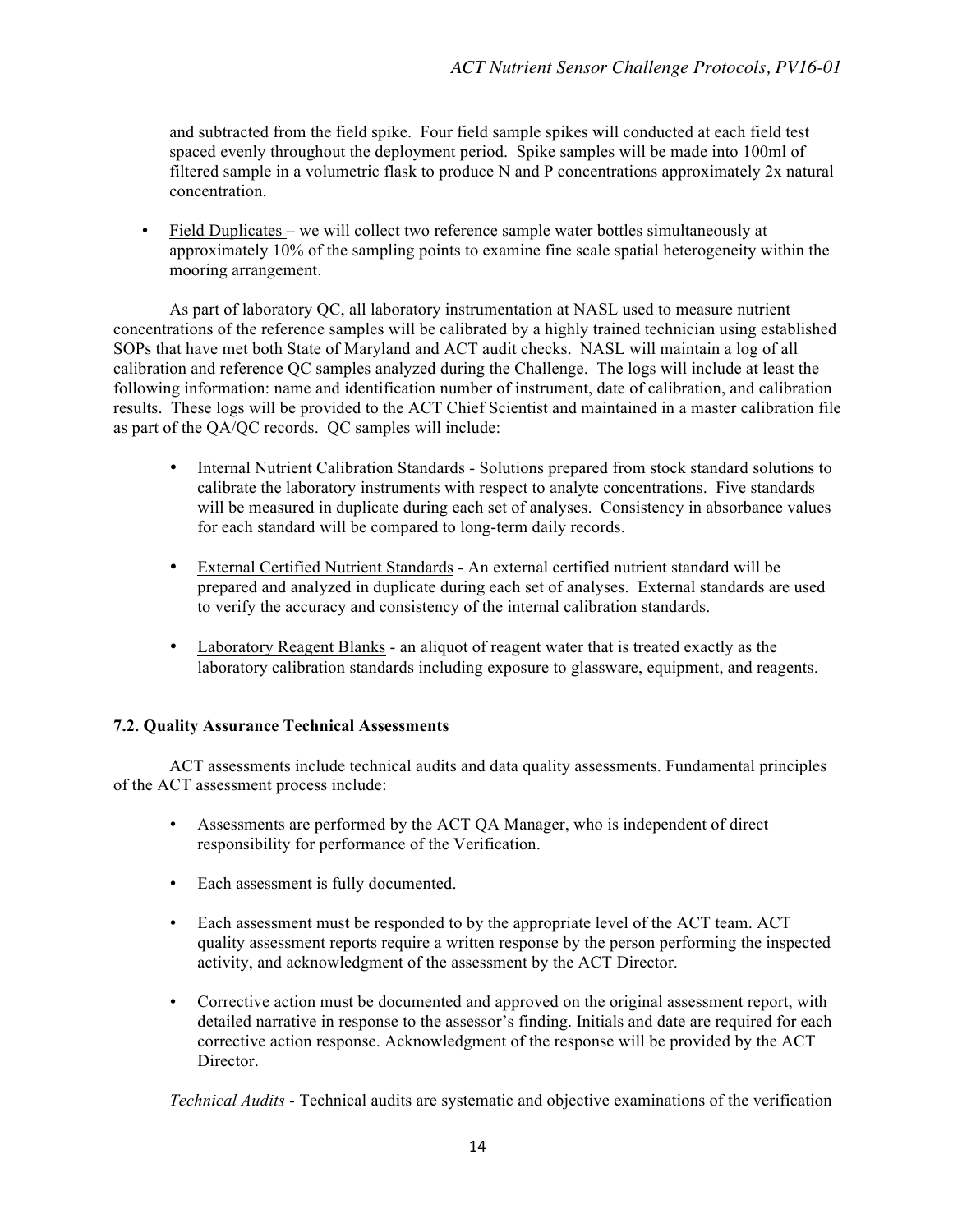test implementation to determine whether data collection activities and related results comply with the Test Protocols, are implemented effectively, and are suitable to achieve its data quality goals. Audits for the Nutrient Sensor Challenge will include: (1) technical system audits (TSAs) and audits of data quality (ADQs).

A TSA is a thorough, systematic, and qualitative evaluation of the sampling and measurement systems associated with a Verification test. The objective of the TSA is to assess and document the conformance of on-site testing procedures with the requirements of the Test Protocols, published reference methods, and associated SOPs. The TSA assesses test facilities, equipment maintenance and calibration procedures, reporting requirements, sample collection, analytical activities, and QC procedures. Both laboratory and field TSAs are performed. The QA Manager will conduct a TSA of the laboratory component and at least one field test during the verification. The TSA is performed following the EPA document Guidance on Technical Audits and Related Assessments for Environmental Data Operations, EPA QA/G-7, January; 2000.A TSA checklist based on the Test Protocol is prepared by the QA Manager prior to the TSA and reviewed by the ACT Chief Scientist. At the close of the TSA, an immediate informal debriefing will be conducted. . Non-conformances are addressed through corrective action. The QA Manager will document the results of TSAs and any corrective actions in a formal audit report.

An ADQ is a quantitative evaluation of the verification test data. The objective of the ADQ is to determine if the test data were collected according to the requirements of the Test Protocols and associated SOPs and whether the data were accumulated, transferred, reduced, calculated, summarized, and reported correctly. The ADQ assesses data accuracy, completeness, quality, and traceability. The ACT QA Manager conducts the ADQ after data have been 100% verified by the ACT Chief Scientist. The ADQ entails tracing data through their processing steps and duplicating intermediate calculations. A representative set of the data (10%) is traced in detail from raw data and instrument readouts through data transcription or transference through data manipulation through data reduction to summary data, data calculations, and final reported data. The focus is on identifying a clear, logical connection between the steps. Particular attention is paid to the use of QC data in evaluating and reporting the data set. Problems that could impact data quality are immediately communicated to the ACT Chief Scientist. The results of the ADQ are documented in a formal audit report with conclusions about the quality of the data from the verification and their fitness for their intended use.

*Data Quality Assessment* - ACT reviews technology testing data to ensure that only sound data that are of known and documented quality and meet ACT technology testing quality objectives are used in making decisions about technology performance. Data assessment is conducted in two phases. The first phase consists of reviewing and determining the validity of the analytical data – data verification and validation. The second phase consists of interpreting the data to determine its applicability for its intended use – usability assessment.

Data verification is the process of evaluating the completeness, correctness, and consistency of the test data sets against the requirements specified in the Test Protocols. Data verification is conducted by the ACT QA Manager. The process includes verifying that:

- the raw data records are complete, understandable, well-labeled, and traceable;
- all data identified in the Test Protocols has been collected;
- instrument calibration and QC criteria were achieved;
- data calculations are accurate.

Corrective action procedures are implemented if data verification identifies any non-compliance issues.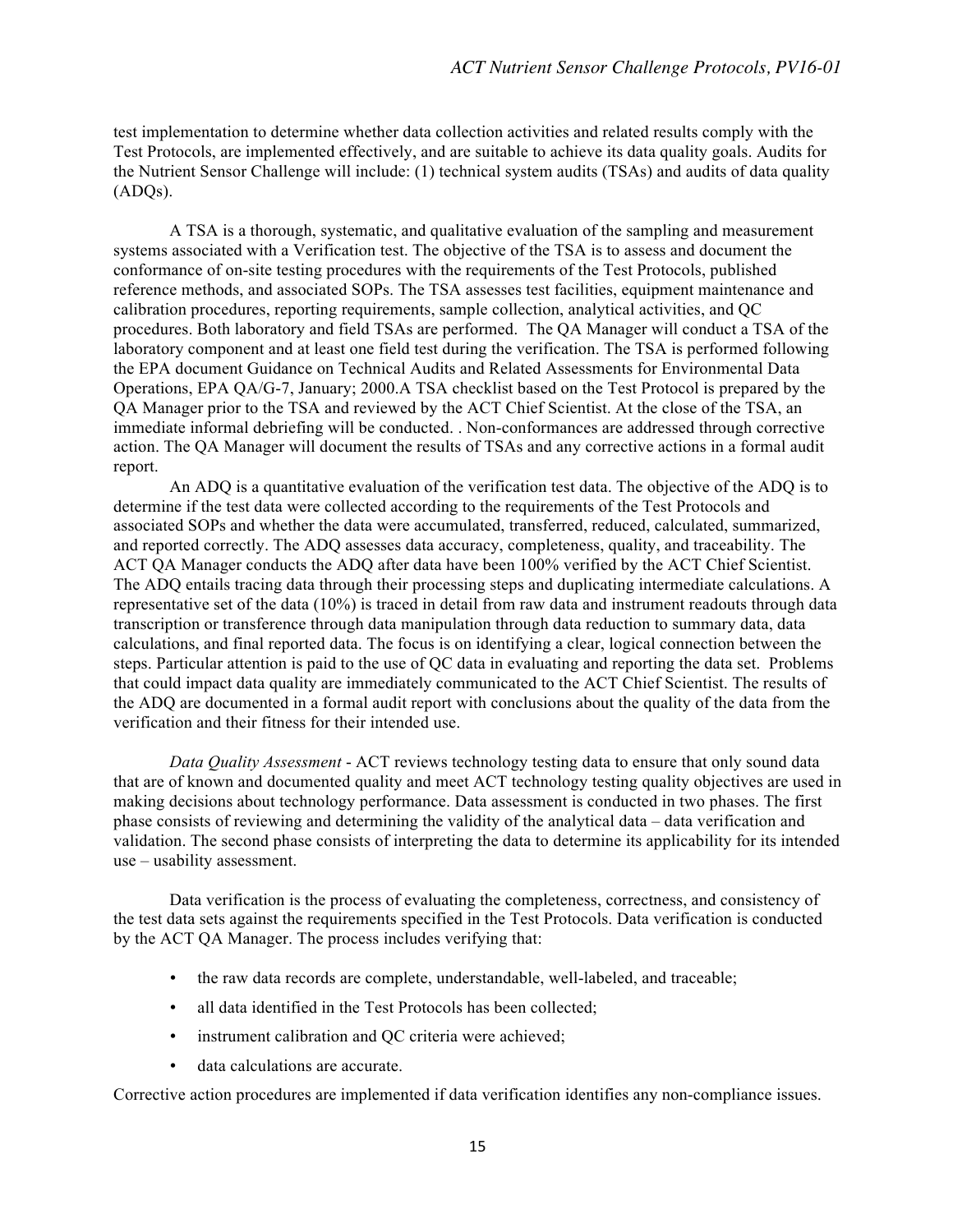Data validation evaluates data quality in terms of accomplishment of measurement quality objectives, such as precision, bias, representativeness, completeness, comparability, and sensitivity. Data validation:

- establishes that required sampling methods were used and that any deviations were noted;
- ensures that the sampling procedures and field measurements met performance criteria and that any deviations were noted;
- establishes that required analytical methods were used and that any deviations were noted;
- verifies that QC measures were obtained and criteria were achieved; and that any deviations were noted.

Data validation is performed by the ACT QA Manager. Any limitations on the data and recommendations for limitations on data usability are documented.

Data usability assessments determine the adequacy of the verified and validated data as related to the data quality objectives defined in the Test Protocols. All types of data and associated information (e.g., sampling design, sampling technique, analytical methodologies) are evaluated to determine if the data appear to be appropriate and sufficient to support decisions on technology performance. A data usability assessment has an analytical and a field component. An analytical data usability assessment is used to evaluate whether analytical data points are scientifically valid and of a sufficient level of precision, accuracy, and sensitivity. The field data usability assessment evaluates whether the sampling procedure (e.g., sampling method, sample preservation and hold times) ensures that the sample that is collected for analysis is representative.

*Corrective Action* - Corrective action is implemented in response to any situation that compromises the quality of testing or data generated by ACT. The need for corrective action can be identified by any ACT personnel and implemented with the prior approval of the ACT Chief Scientist, in consultation with the QA Manager. The Chief Scientist is responsible for determining appropriate corrective action to address an issue. Any findings that have a direct impact on the conduct of the verification test will be corrected immediately following notification of the finding. Implementation of corrective actions must be verified by the ACT QA Manager to ensure that corrective actions are adequate and have been completed. This will be done in real-time if corrective actions can be immediately performed. All corrective actions are documented. Any impact that an adverse finding had on the quality of the test data is addressed in the test report.

*Audit Reporting* - The ACT QA Manager is responsible for all audit reports. These written reports:

- identify and document problems that affect quality and the achievement of objectives required by the Test Protocols and any associated SOPs;
- propose recommendations (if requested) for resolving problems that affect quality;
- independently confirm implementation and effectiveness of solutions;
- identify and cite noteworthy practices that may be shared with others to improve the quality of their operations and products;
- provide documented assurance that when problems are identified, further work performed is monitored carefully until the problems are suitably resolved.

#### **8. Roles and Responsibilities**

The ACT Chief Scientist has the overall responsibility for ensuring that the technical goals and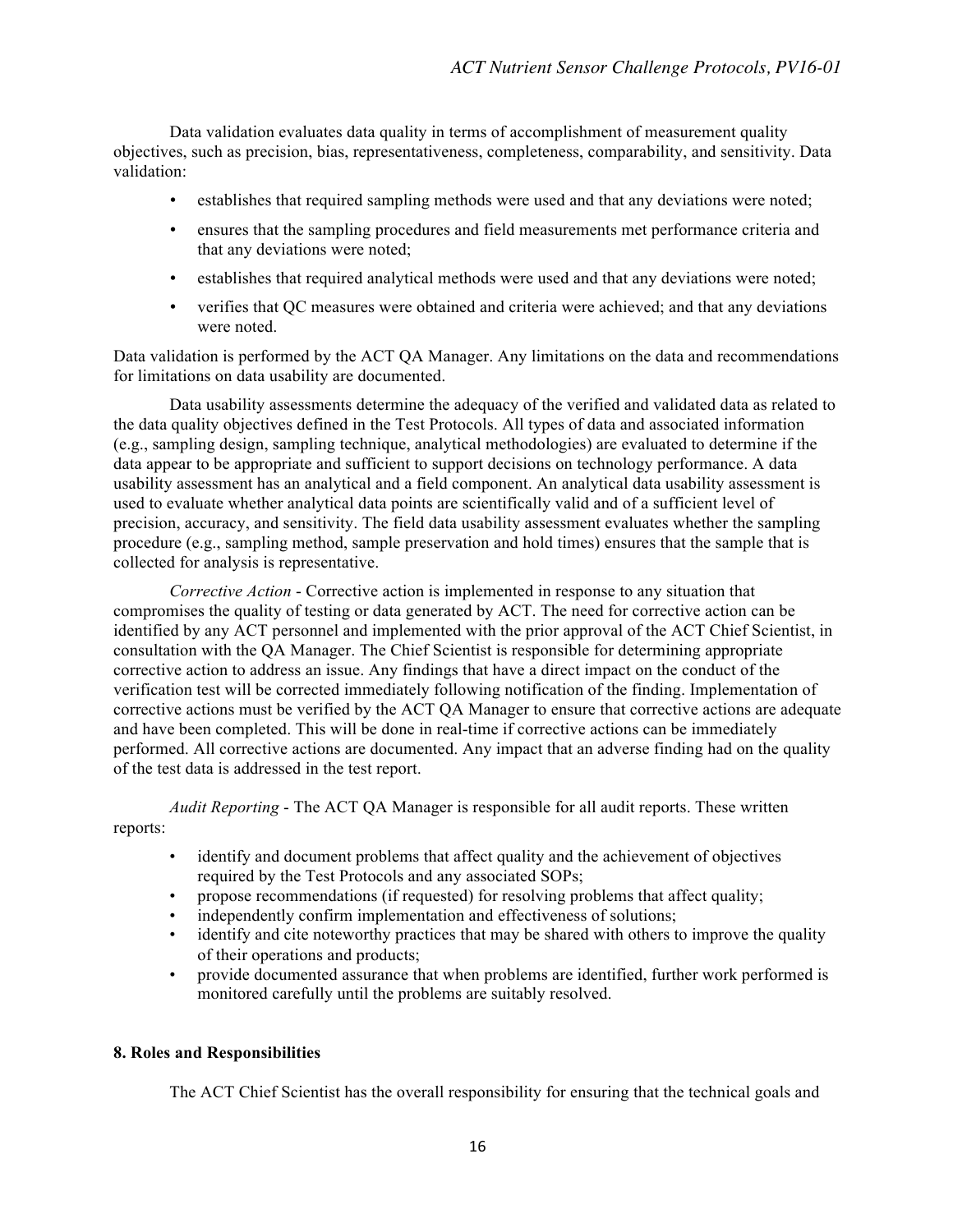schedule established for the beta test are met. The ACT Chief Scientist will:

- Prepare the Test Protocols in consultation with ACT TAC and staff.
- Coordinate testing, measurement parameters, and schedules at each ACT Partner institution testing site.
- Ensure that all quality procedures specified in the Test Protocols are followed.
- Respond to any issues that may arise during the tests.
- Serve as the primary point of contact for participants and ACT staff.
- Ensure that confidentiality of proprietary participant technology and information is maintained.

The ACT QA Manager will:

- Review the Challenge Test Protocols.
- Conduct technical audit and data quality assessments.
- Notify the ACT Chief Scientist if a stop work order should be issued if audits indicate that data quality is being compromised or if proper safety practices are not followed
- Verify implementation of any necessary corrective action.
- Prepare audit reports.

ACT Technical Coordinators at each ACT Partner institution will:

- Assist in developing the Test Protocols.
- Select a secure location for the tests.
- Support participants in the deployment and recovery of instruments as needed.
- Perform sample collections as detailed in the Test Protocols.
- Provide all test data to the ACT Chief Scientist electronically, in a mutually agreed upon format.

The Nutrient Analytical Services Laboratory at CBL will:

- Perform reference sample analyses.
- Perform all QA/QC analysis as detailed in the Test Protocols.
- Provide the ACT Chief Scientist and QA Manager access to and/or copies of appropriate QA documentation of test equipment and procedures (e.g., SOPs, calibration data).

Challenge participants will:

- Commit to a specific set of locations and dates for testing according to the Test Protocols.
- Setup, calibrate, deploy, and recover test instruments at the locations and dates agreed to.
- Provide all materials, supplies and equipment needed to setup, calibrate, deploy, operate, maintain and recover test instruments.

Nutrient Analyzer Technical Advisory Committee will:

- Review and comment on Test Protocols.
- Provide specific advice during testing, as needed.

## **9. Nutrient Challenge Technical Advisory Committee**